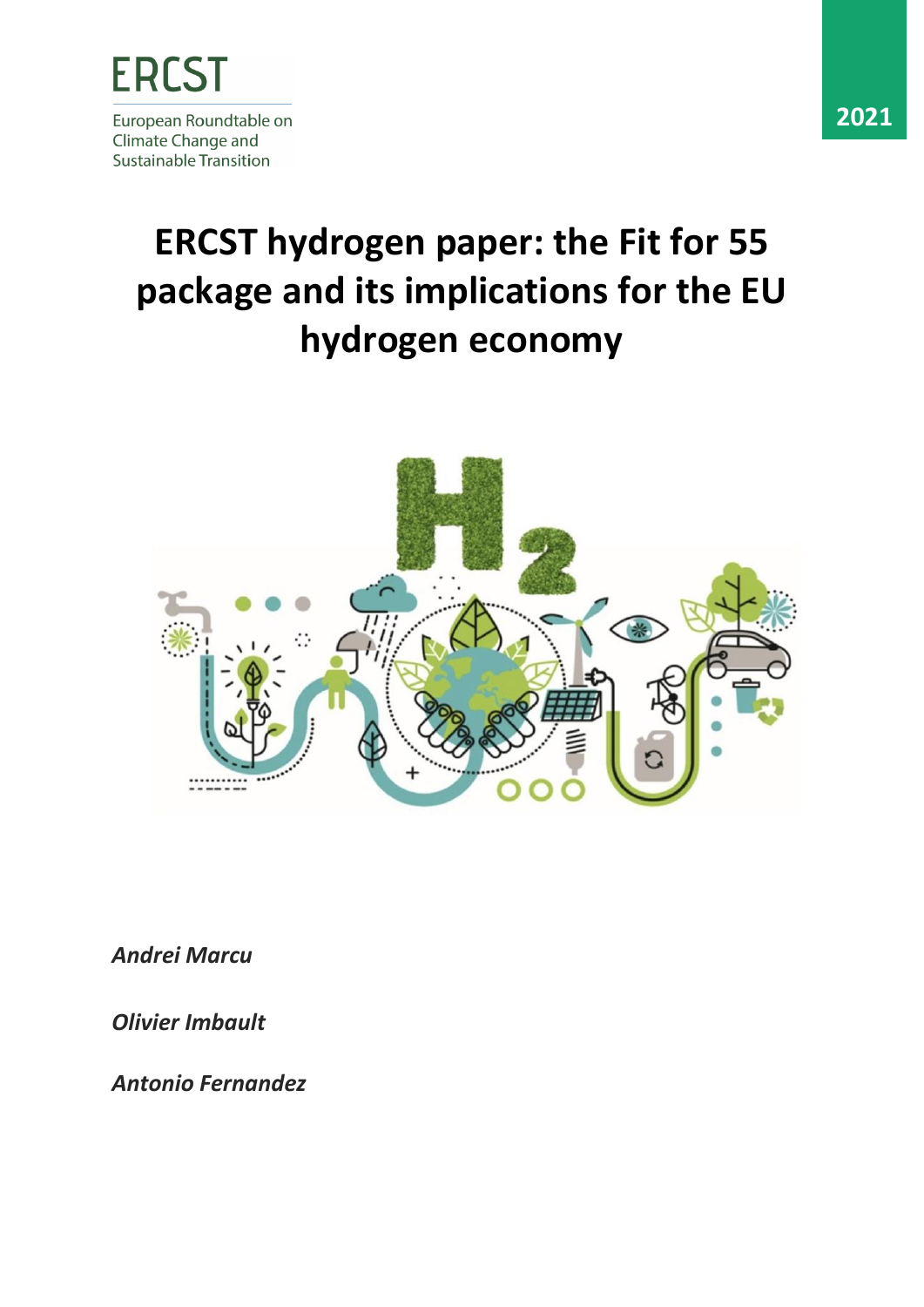# <span id="page-1-0"></span>Table of Contents

| 1. |                                                                            |  |  |  |  |  |  |
|----|----------------------------------------------------------------------------|--|--|--|--|--|--|
|    | Fit for 55 package and its implications for the EU hydrogen economy3<br>2. |  |  |  |  |  |  |
| 3. |                                                                            |  |  |  |  |  |  |
|    | 3.1.                                                                       |  |  |  |  |  |  |
|    | 3.2.                                                                       |  |  |  |  |  |  |
| 4. |                                                                            |  |  |  |  |  |  |
|    | 4.1.                                                                       |  |  |  |  |  |  |
|    | 4.2.                                                                       |  |  |  |  |  |  |
|    | 4.3.                                                                       |  |  |  |  |  |  |
|    | 4.4.                                                                       |  |  |  |  |  |  |
|    | 4.5.                                                                       |  |  |  |  |  |  |
|    | 4.6.                                                                       |  |  |  |  |  |  |

*A special thanks to all ERCST hydrogen roundtables' speakers and attendees, who have contributed to the discussions and provided valuable input to this paper.*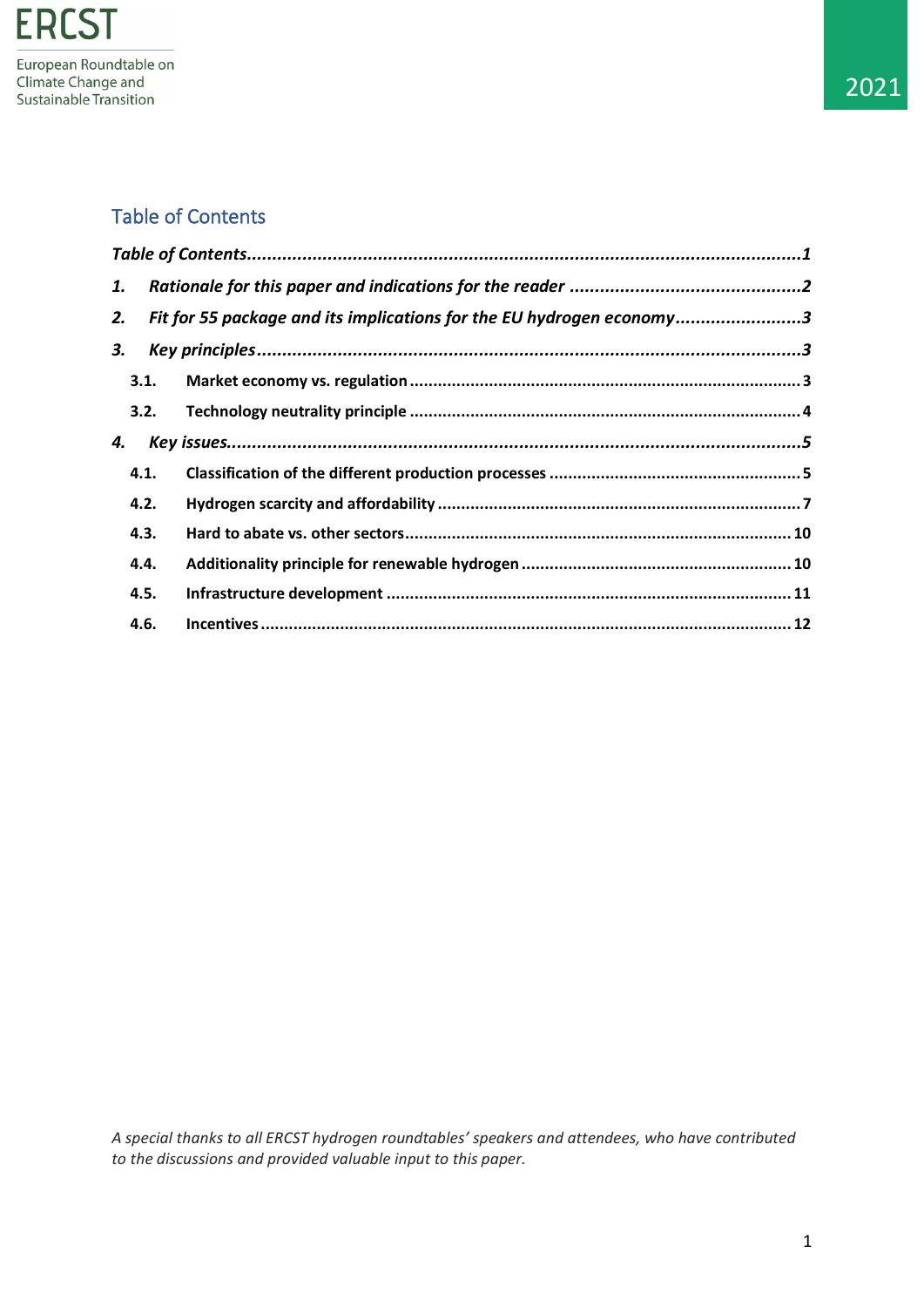# <span id="page-2-0"></span>1. Rationale for this paper and indications for the reader

ERCST has been working on identifying key relevant principles and issues for the deployment of a hydrogen economy while at the same time assessing how the different pieces of legislation put forward by the European Commission since the publication of the European Commission's hydrogen strategy address and impact them.



This paper does not pretend to cover all elements in the matrix above, and primarily focuses on those key principles and issues partially or fully addressed by the proposals put forward by the European Commission on July 14<sup>th</sup>, which are highlighted in bold in the second column.

The second part of the Fit for 55 package, including the hydrogen and decarbonized gas market package, coupled with other relevant legislative acts, will shed more light on important regulatory missing pieces of the hydrogen puzzle. These include, among others, the repurposing of current gas networks to transport hydrogen, the blending of hydrogen with natural gas, a clear definition for renewable and low-carbon hydrogen, the planning of networks and retail markets, the protection of consumers and the security of the energy market. **Building on upcoming regulatory proposals and future thematic roundtables, ERCST will continuously update and supplement this paper.**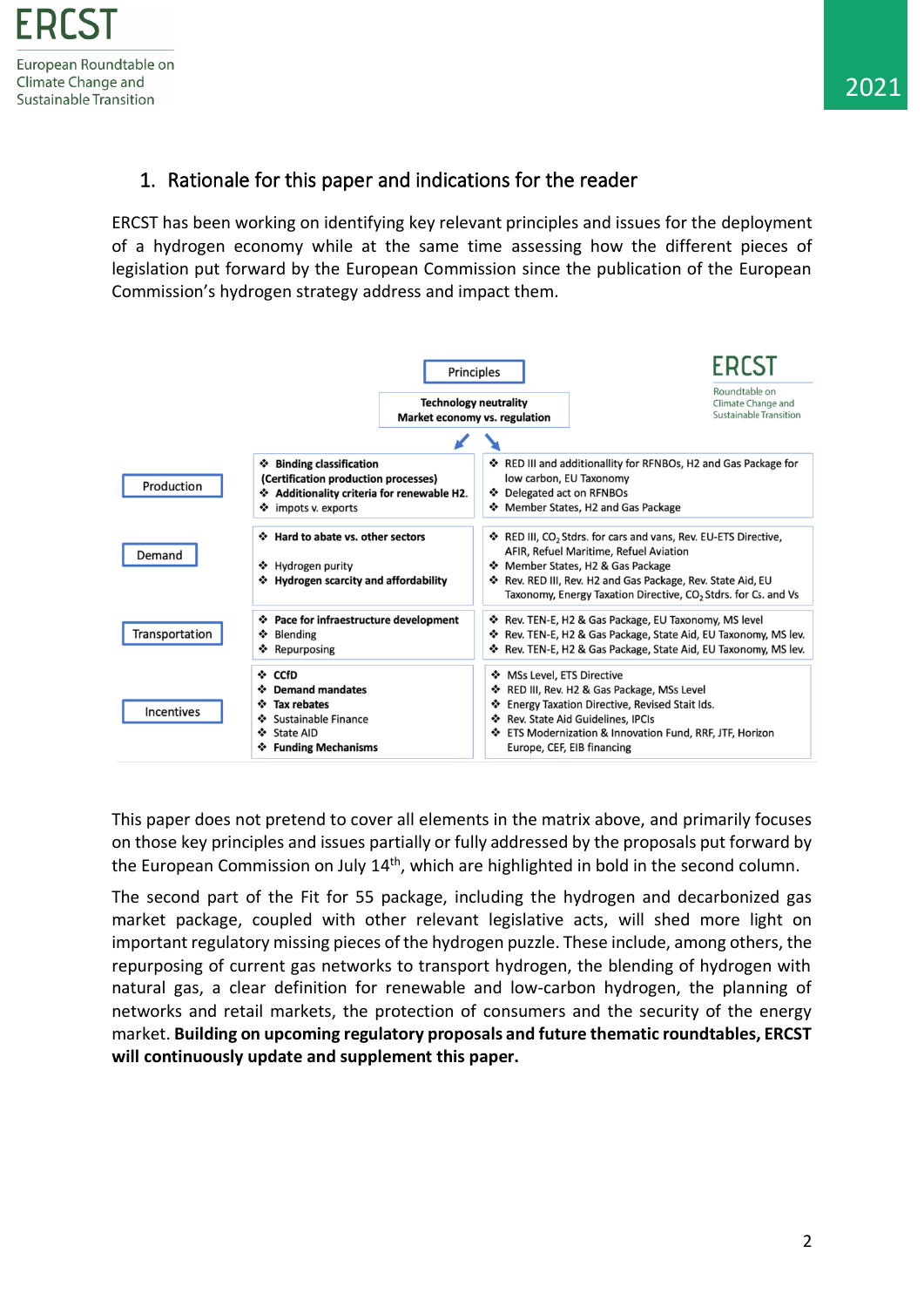# <span id="page-3-0"></span>2. Fit for 55 package and its implications for the EU hydrogen economy

Proposals unveiled by the Commission on July 14<sup>th</sup> have laid the foundations of a specific regulatory framework, albeit still incomplete, to promote investments in renewable hydrogen. Conversely and pending the publication of important pieces of legislation, it seems that the Commission intends to leverage carbon pricing and the EU Taxonomy to boost demand and supply of other types of hydrogen.

# <span id="page-3-1"></span>3. Key principles

This section includes key principles identified by ERCST for the deployment of a hydrogen economy and how the proposals put forward by the European Commission on July 14th address them. All subsections are structured in the following way: a) brief explanation of the key principle identified and its relevance; b) brief explanation of how this principle is addressed by the package; c) high-level assessment of each principle.

# <span id="page-3-2"></span>3.1. Market economy vs. regulation

According to the European Climate Target Plan Impact Assessment, emissions can be reduced by 55 % before 2030 even without significant deployment of hydrogen capacity, by using carbon pricing, electrification, and energy efficiency as the fundamental pillars.

At the same time, the European Commission hydrogen strategy acknowledges the key role of hydrogen in achieving the EU 2050 climate neutrality target. As hydrogen deployment at scale cannot be achieved overnight, the role that markets and regulation should play in incentivizing the uptake of hydrogen is key.

The Fit for 55 package includes a combination of measures of different nature, including carbon pricing, rules, and standards. A sensible assessment of the package cannot fail to evaluate whether the package will achieve the right balance between these instruments, and if all these measures together put the EU on track to fulfill the objectives established in the European Commission's hydrogen strategy.

# *a) Options*

The package presented on July  $14<sup>th</sup>$  consists of a set of 14 different proposals. ERCST has identified **six** of them as having a substantial impact on the future deployment of a hydrogen economy in the EU, namely:

- The revision proposal of the renewable energy directive,
- The revision proposal of the  $CO<sub>2</sub>$  standards for cars and vans regulation,
- The revision proposal of the EU-ETS directive,
- The alternative fuels infrastructure regulation,
- The revision proposal of the energy taxation directive and
- The proposal for a regulation on the use of renewable and low-carbon fuels in maritime transport.

Some of these proposals explicitly address key issues for the EU hydrogen economy such as the revision of the renewable energy directive, that proposes concrete targets for RFNBOs in industry and transport.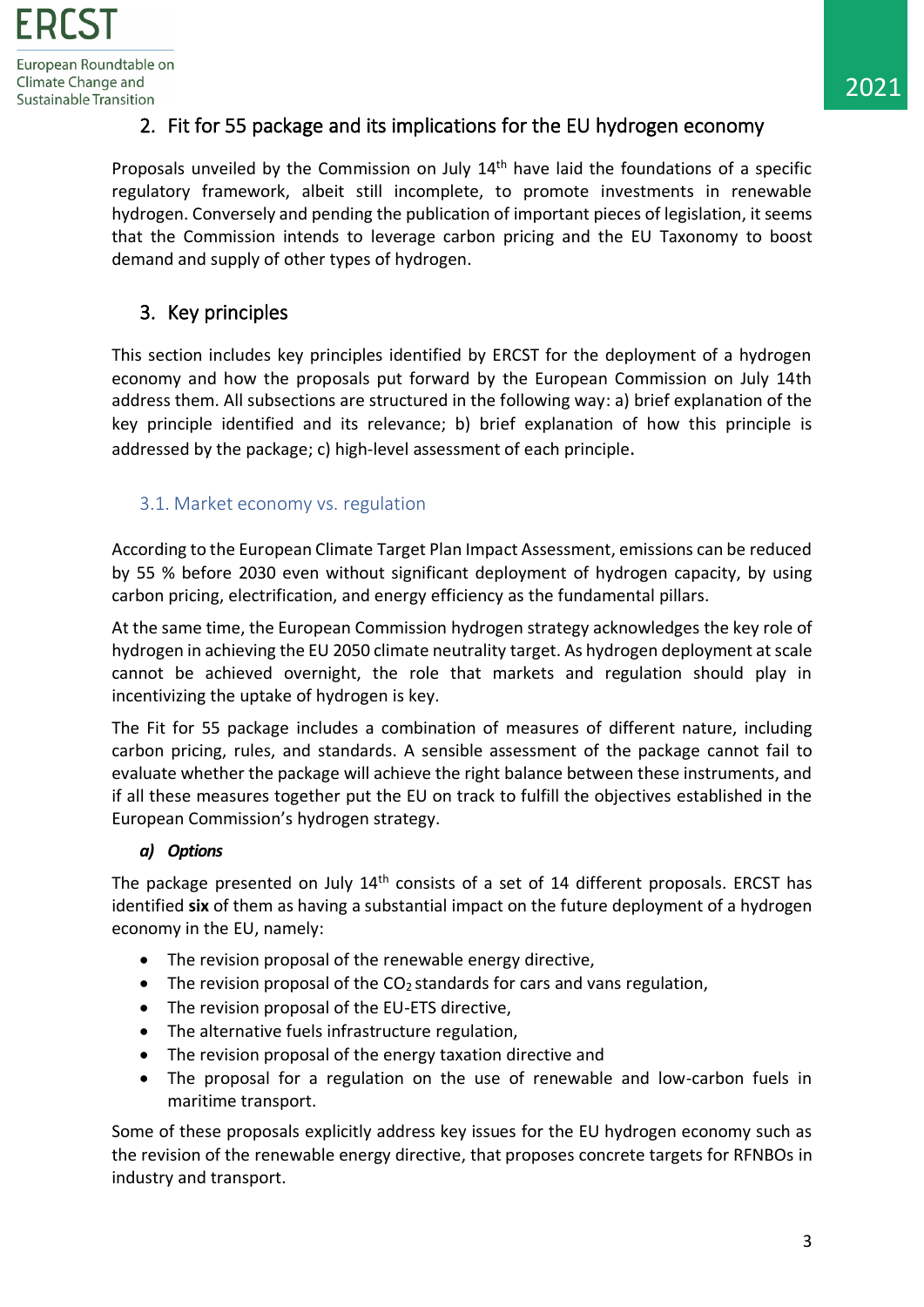> Other proposals implicitly address key issues for the EU hydrogen economy, such as the revision of the  $CO<sub>2</sub>$  standards for cars and vans, which stablishes a de-jure ban on fossil fuels combustion engines that will, to some extent, foster the uptake of fuel cell electric vehicles (FCV).

# *b) High level assessment*

The EU-ETS already provides a price signal aimed – among other things – at the deployment of less emitting technologies without the need to depend so intensely on regulation. At the same time, the EU has decided to go down the road of decarbonization and build a system in which carbon pricing should deliver the biggest chunk of emission reductions. Even though carbon prices are not high enough to trigger the switch to low-carbon alternatives in specific industries, this should not necessarily translate in public coffers shouldering an undefined financial burden for an indetermined period. This risks to translate into an increase of Member States intervention in markets and even more worryingly into a transfer of risk from industry to Member States.

# <span id="page-4-0"></span>3.2. Technology neutrality principle

A technology neutral approach in climate policymaking should aim at providing a description of the result to be achieved without specifying or regulating the technology to be employed.

Establishing the right boundaries for the application of the technology neutrality principle in the EU has become extremely difficult and its application has often been overwhelmed by political demands and priorities that influence the use of specific technologies.

The EGD Communication points out that it is essential to ensure that the European energy market is fully integrated, interconnected, and digitalized, while respecting technological neutrality.<sup>1</sup> Even so, the European Commission's hydrogen strategy does not take a technology neutral approach in the long term, the focus being clearly set in renewable hydrogen.

The incorporation of the technological neutrality principle in climate policy does not prove easier at a Member States level either. In fact, and after consideration of the hydrogen strategies and roadmaps put forward by among others, Germany, France, the Netherlands, Spain, Italy and most recently the UK, there does not seem to be a unitary approach to this issue.

# *a) Options*

The package has mostly focused on renewable hydrogen in the long run, even if a comprehensive definition of renewable hydrogen has not been provided yet. However, it should be also noticed that some of the legislative proposals put forward on July 14<sup>th</sup> did assume a more technology neutral stance. While in this paper we do not aim at providing a detailed analysis of each proposed piece of legislation, some high-level examples which illustrate the previously depicted reasoning can be found below.

For instance, the scope of the RED has not been extended to cover decarbonized or lowcarbon fuels. Apart from that, the definition of RFNBOs has been extended beyond the

<sup>&</sup>lt;sup>1</sup> European Commission 2019, Communication from the Commission, The European Green Deal. [\(See more\)](https://eur-lex.europa.eu/legal-content/EN/TXT/?qid=1576150542719&uri=COM%3A2019%3A640%3AFIN)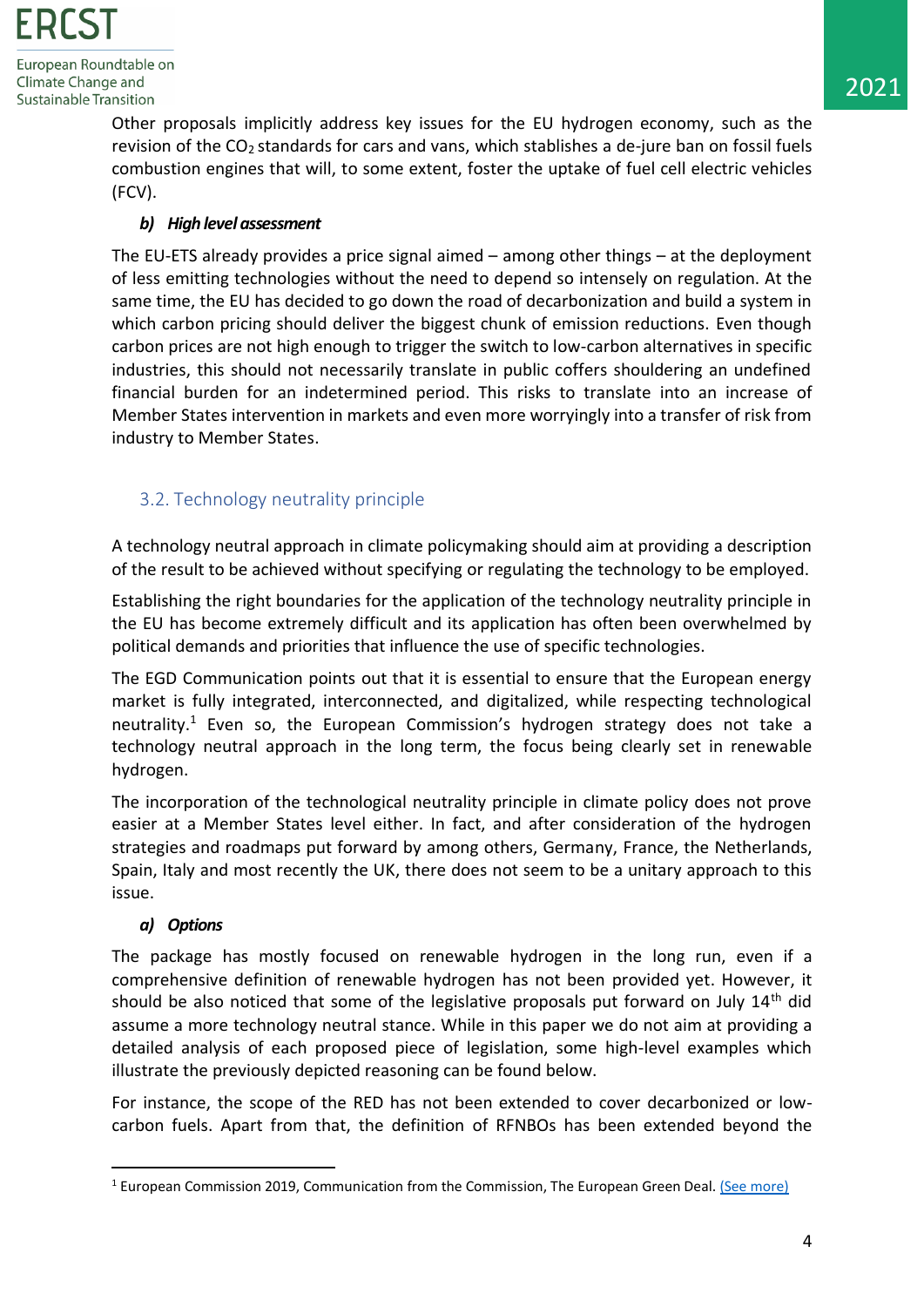

transport sector, specifying that energy from renewable fuels of non-biological origin shall be counted towards Member States' shares of renewable energy and the targets set in the directive.

Other proposals such as the revision of  $CO<sub>2</sub>$  standards for cars and vans, which establishes technology neutral standards, the introduction of a new ETS for road transport and buildings or the revision of the energy taxation directive, which proposes to apply the lowest minimum rate to low carbon hydrogen during a transition period, take a more technology neutral approach to the deployment of hydrogen in the EU.

Additionally, the revision proposal of the EU-ETS Directive paves the way for CCfDs (Carbon Contracts for Difference) to serve as a tool to incentivize the uptake of low-carbon technologies under the innovation fund. If designed correctly, CCfDs could be allocated through a technology neutral, competitive tendering process, where different technologies may compete against each other.

#### *b) High-level assessment*

ERCST would like to highlight that adopting a technology neutral approach is key for the successful deployment of a hydrogen economy. The application of the technology neutrality principle gains greater importance when applied to incentives, which will have a fundamental influence on which types of hydrogen will be finally deployed. ERCST believes that a technology neutral approach on incentives is likewise relevant to achieve the targets of the European Commission hydrogen strategy.



# <span id="page-5-0"></span>4. Key issues

# <span id="page-5-1"></span>4.1. Classification of the different production processes

ERCST has identified the development of a clear definition and classification for the different hydrogen production processes as one of the key aspects in the design of a hydrogen economy. The setting of such a classification will have implications for a range of key elements, including for example, the imports and exports of hydrogen, the creation of a certification scheme or the granting of incentives.

One important issue under discussion is whether the classification will be based on production technologies, on GHG life cycle emissions or in a mix of both, in other words, if the classification for the different production processes will be technology neutral.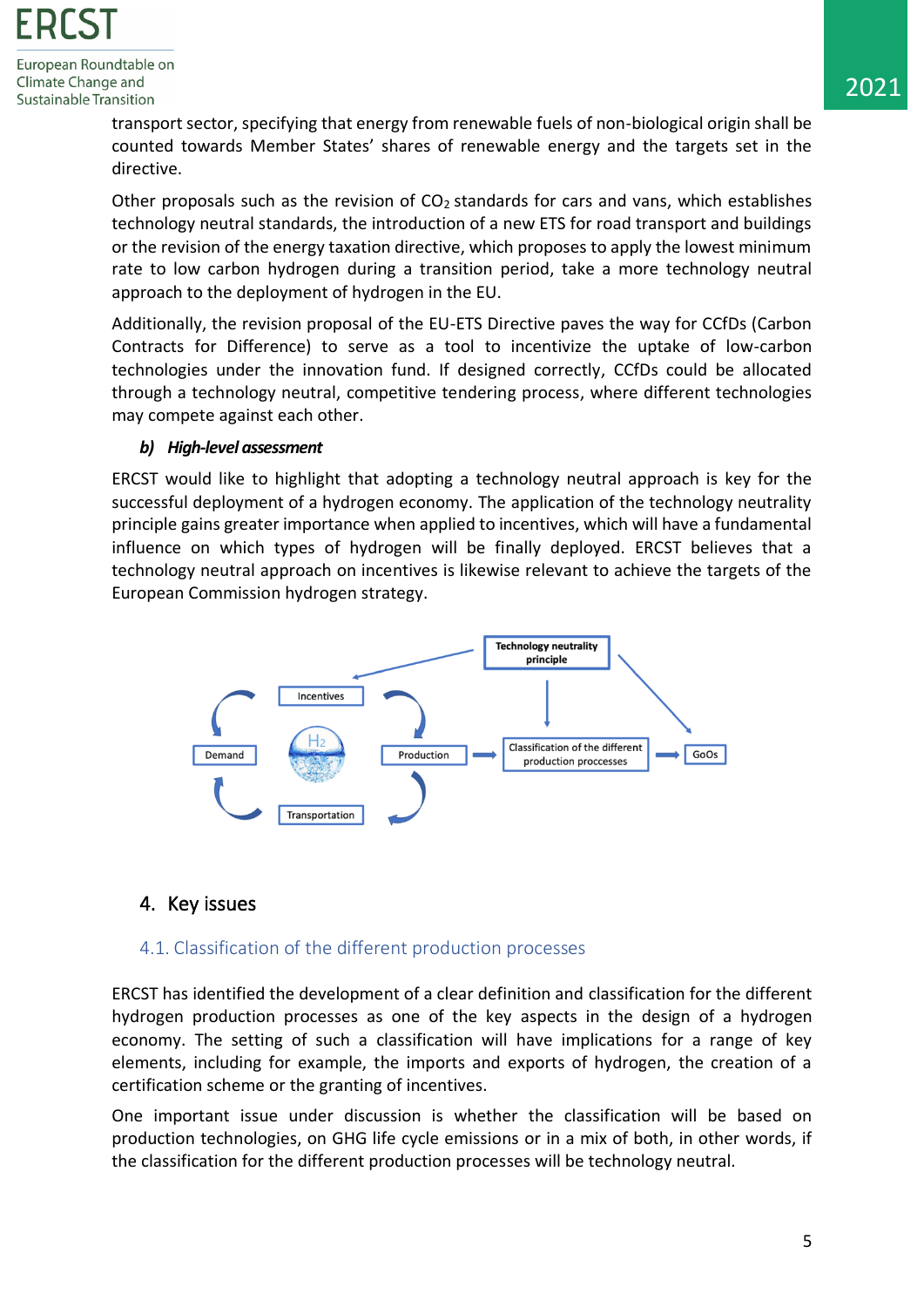# *a) Options*

The RED II revision proposes to modify the definition of RFNBOs expanding its scope beyond the transport sector. According to proposed art. 1 (a) renewable fuels of non-biological origin means liquid and gaseous fuels whose energy content is derived from renewable sources other than biomass. However, this does not mean that a comprehensive definition of renewable hydrogen has been provided. In this sense, further clarification on the requirement of additionality, as explained in section 4.4 of this paper, and regarding the sustainability and greenhouse gas emissions saving criteria, is needed.

When it comes to low-carbon hydrogen and pending the publication of the hydrogen and decarbonized gas market package, the closest to a definition has been provided by the climate delegated act within the framework of the EU Taxonomy. According to the delegated act, producing hydrogen is sustainable as long as the activity complies with the life-cycle GHG emissions savings of 73.4% (resulting in life-cycle GHG emissions lower than 3tCO2e/tH2) relative to a fossil fuel comparator of 94g CO2e/MJ and the production process complies with the DNSH principle. This definition will most likely become complementary after the publication of the package, where a definition of low-carbon hydrogen is expected. In this context, it also appears that a definition of low-carbon hydrogen will encompass hydrogen derived from non-renewable energy sources linked to a currently undefined emissions saving threshold.

The issue of a clear definition or classification of the different production processes is inevitably linked to the issue of certification and guarantees of origin (GoOs). In the impact assessment accompanying the revision of the RED presented in July 2021, the Commission mentioned that all renewable and low-carbon fuels need a robust certification across the lifecycle to help achieve both energy and climate targets.

At the same time, Art. 30 of the proposed Directive mentions that "where renewable fuels and recycled carbon fuels are to be counted towards the targets (…) Member States shall require economic operators to show that the sustainability and greenhouse gas emissions saving criteria (…) have been fulfilled". To achieve this the European Commission is working on an EU-wide database, which will be presented together with the hydrogen and decarbonized gas market package, and which will most likely include a comprehensive certification for renewable and low-carbon fuels.

#### *a) High-level assessment*

As mentioned in previous papers, the demand and supply side of the market have different views and interests on hydrogen. The demand side sees hydrogen as a low-carbon feedstock, with costs, incentives, hydrogen purity, security, and reliability of supply as the key criteria. In other words, the demand side cares much less about the color of hydrogen, but about the decarbonization, reliability and profitability of their production process. In this sense, greater attention should be drawn to the demand side requests when stablishing a classification framework for the different types of hydrogen. Besides that, a technology neutral approach should be integrated as much as possible, assuring compliance and compatibility with the mid- and long-term EU climate targets.

Finally, and when it comes to the development of an EU-wide certification system for hydrogen, ERCST would like to stress four essential qualities of a potential EU-wide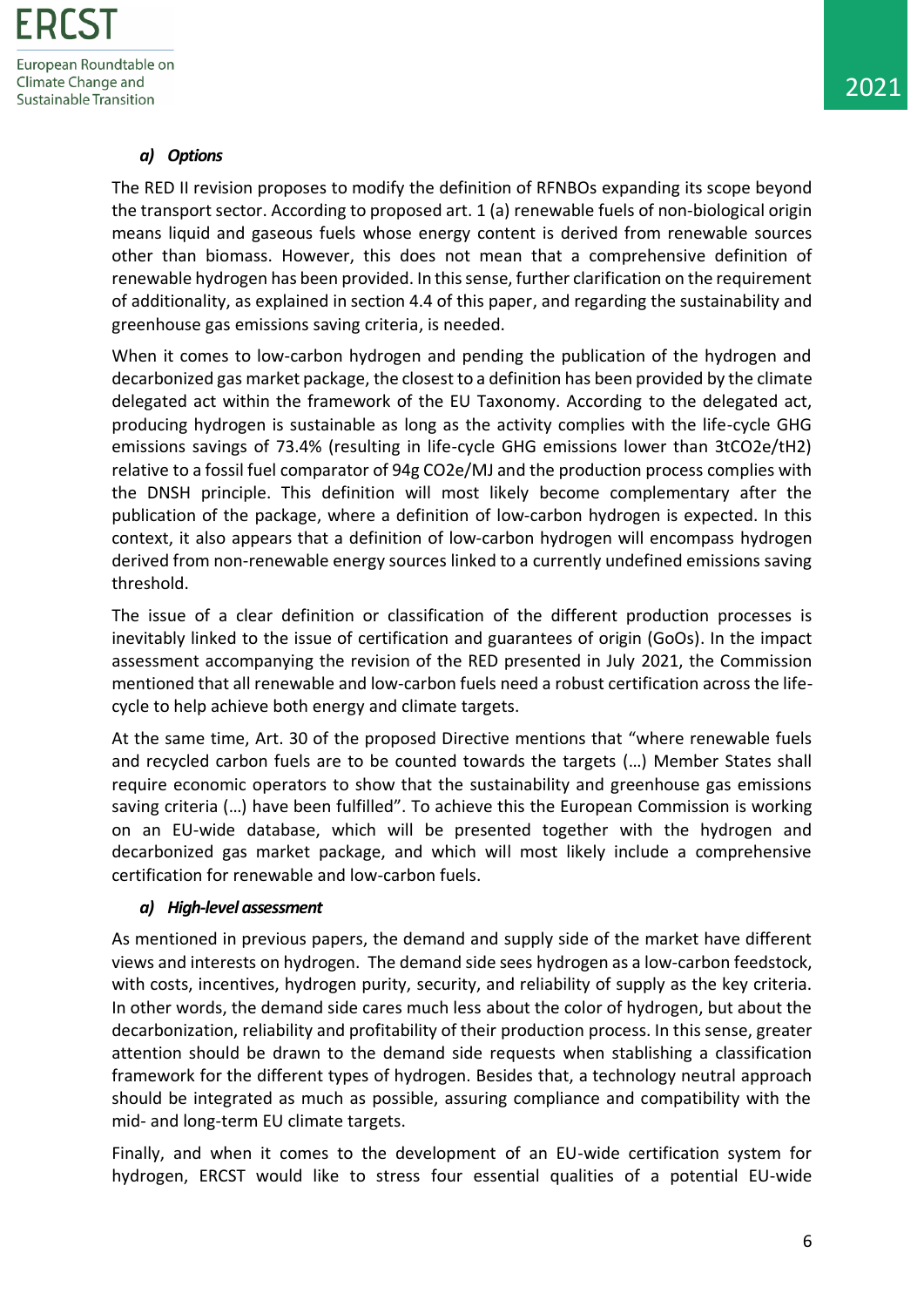

> certification system for hydrogen, namely technology neutrality, harmonization, simplicity, and demand oriented, being capable of contributing to the development of a market for lowcarbon products in the EU.

# <span id="page-7-0"></span>4.2. Hydrogen scarcity and affordability

#### **Scarcity:**

There is currently a considerable level of uncertainty regarding future hydrogen demand. Demand forecasts for 2050 vary considerably (from 270 TWh<sup>2</sup> to 2080 TWh<sup>3</sup>) depending on several factors, such as incentives on both sides of the market, the willingness of the EU to reduce their energy dependence from third countries, the future role of technologies such as natural gas or nuclear energy, the role of CCS, end uses for hydrogen and what is more important the development and availability of renewable electricity. In relation to the latter and according to IRENA, 20.770 TWh of electricity would be needed to produce renewable hydrogen in 2050, which almost equals 2019 global electricity demand, providing evidence of the challenge ahead. 4

As the future hydrogen demand is difficult to predict, there is a risk of demand/supply mismatches that may lead to increasing scarcity in the market. This becomes even more evident for renewable hydrogen. As an example, just one of the EU market leaders in the chemical sectors, BASF, currently consumes 1 million tons of hydrogen per year which equals 100 % of the EU Commission Hydrogen Strategy 2024 target for renewable hydrogen and 10 % of the EU 2030 target.

#### **Affordability:**

ERCST has also identified the issue of affordability as fundamental for a successful deployment of a hydrogen economy. Although prices for renewable hydrogen could breakeven with grey and blue as early as 2030 in some parts of the world, and under certain conditions, currently green hydrogen cannot compete with more carbon intense alternatives.

Carbon pricing can play a key role in boosting the economics of green hydrogen. For example, a carbon price of USD 100/t CO<sub>2</sub> correspond to a cost increase of USD 0,90/kg H<sub>2</sub> for natural gas-based production without CCUS or even USD 2,00/Kg H2 for coal gasification without CCUS. <sup>5</sup> However, EUA prices today are not high enough to foster the switch to renewable hydrogen in key technologies in the steel, chemicals or cement sectors, whose break-even prices exceed in some cases 192 USD/t<sup>6</sup>.

# *b) Options*

ERCST has identified the following key parts of the proposed legislation on July 14th as partially addressing the issues of scarcity and affordability:

<sup>2</sup> Agora Energiewende 2021, No-regret hydrogen, 2021, [https://www.agora](https://www.agora-energiewende.de/en/publications/no-regret-hydrogen/)[energiewende.de/en/publications/no-regret-hydrogen/](https://www.agora-energiewende.de/en/publications/no-regret-hydrogen/)

<sup>3</sup> Bruegel 2021 , Navigating through hydrogen 2021, [https://www.bruegel.org/2021/04/navigating-through](https://www.bruegel.org/2021/04/navigating-through-hydrogen/)[hydrogen/](https://www.bruegel.org/2021/04/navigating-through-hydrogen/)

<sup>&</sup>lt;sup>4</sup> IRENA, World Energy Transitions Outlook 1,5C (2021) [\(See more\)](https://irena.org/-/media/Files/IRENA/Agency/Publication/2021/Jun/IRENA_World_Energy_Transitions_Outlook_2021.pdf)

<sup>&</sup>lt;sup>5</sup> IEA, 2021, Global Hydrogen Review, [\(See more\)](https://iea.blob.core.windows.net/assets/3a2ed84c-9ea0-458c-9421-d166a9510bc0/GlobalHydrogenReview2021.pdf)

<sup>&</sup>lt;sup>6</sup> Agora Energiewende 2020 a clean industry package for the EU, [\(See more\)](https://www.agora-energiewende.de/en/publications/a-clean-industry-package-for-the-eu-impulse/)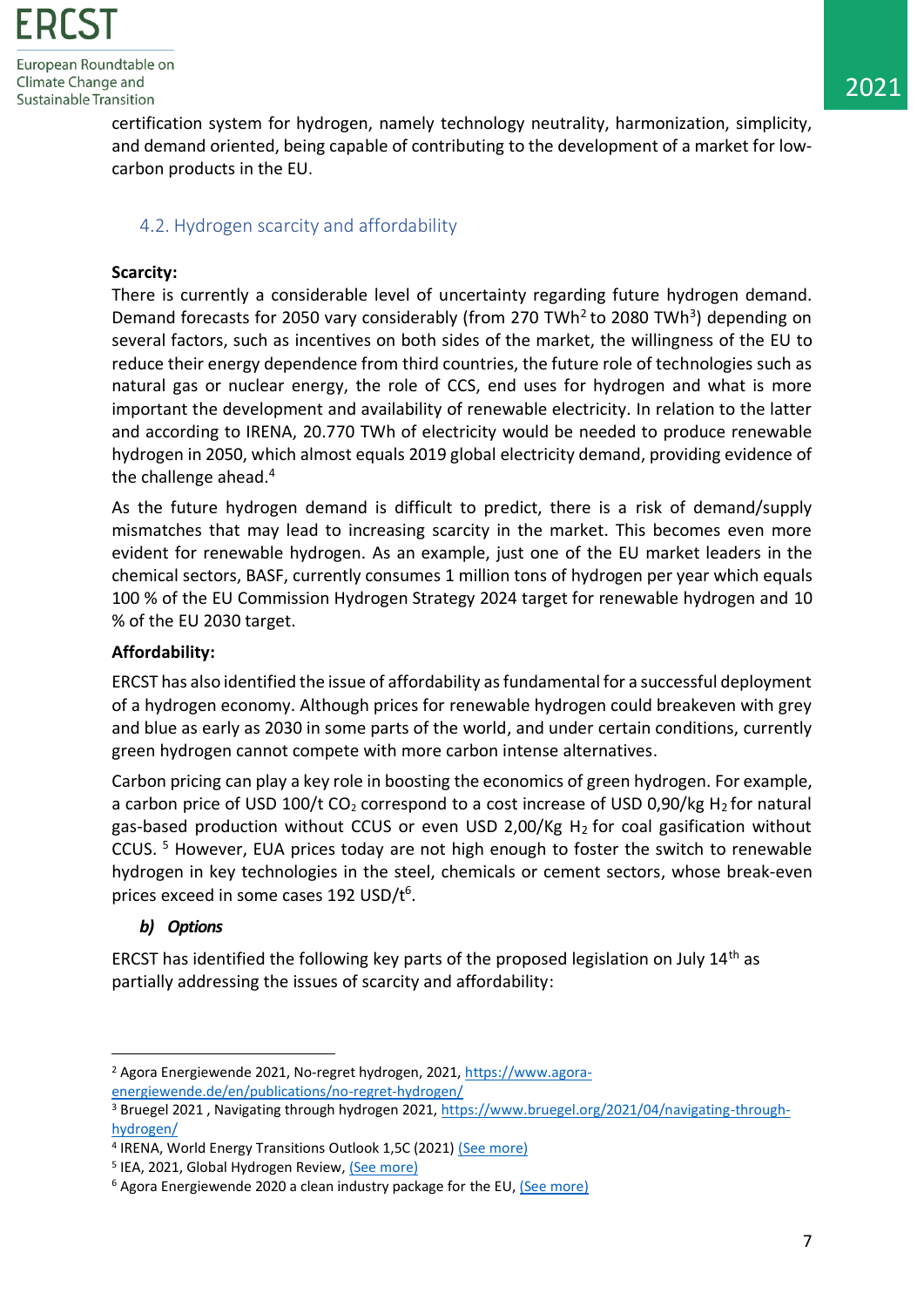

- 
- I. Introduction of quotas in the proposed revision of the Renewable Energy Directive (RED II) (Art 22a and Art 25):

**Industry:** Member States shall ensure that the contribution of Renewable Fuels of Non-Biological Origin (RFNBOs), essentially renewable hydrogen, used for final energy and nonenergy purposes (including Ammonia) shall be 50% of the hydrogen used in industry by 2030. Although this target does not include refineries, which represent one of the key consumption sources of hydrogen in the EU, refineries will be partially covered by the target defined for the transport sector.

**Transport:** A new target for RFNBOs production in the transport sector has been introduced, namely, that the share of renewable fuels of non-biological origin should be at least 2,6 % in 2030.

II. Removal of barriers for innovative low-carbon technologies by modifying the EU ETS scope and benchmarks in the proposed revision of the EU-ETS Directive (Art. 2, Art. 10a and Annex I)

Efficient technologies just below the benchmark level receive more free allocation than they emit. An installation that decides to change its production process to a more innovative lowcarbon technology, such as renewable hydrogen, can be put in a competitive disadvantage as it will fall out of the scope of the EU-ETS, and therefore would not be eligible for free allowances. Against this backdrop, the Commission proposed to revise the product benchmark for hydrogen, which currently refers to steam reforming, and include hydrogen produced through electrolysis.

III. Creation of a new ETS for road transport and buildings

A separate ETS – without free allocated allowances and with its own cap, LRF and MSR will be created for road transport and buildings in 2025. Compliance obligations would start in 2026. The cap of the new ETS will be set from 2026, alongside a linear reduction factor in line with a 43% emissions reduction in these sectors by 2030 compared to 2005. The extent to which the creation of a parallel EU-ETS for road transport and buildings may contribute to the uptake of hydrogen in these sectors is very difficult to predict. On the one side, these sectors are characterized by a low-price elasticity of energy demand, which will soften the price signal introduced by the new ETS. On the other side and without entering into specific energy efficiency considerations, the EU-ETS price signal better contribute to the uptake of technologies which are already close to the market, which position electricity-based solution in a stronger position.

IV. Preferential tax rates for the use of renewable and low-carbon hydrogen in the proposed revision of the Energy Taxation Directive (ETD).

The ETD establishes structural rules and minimum rates for the taxation of energy products used as motor fuel, heating fuel and electricity. Member States have considerable leeway to set their own rates provided that stablished minimum rates are respected.

In this context, and among other things, the Commission has proposed to revise the ETD to link the minimum tax rates of fuels to their energy content and environmental impact. With respect to renewable and low-carbon hydrogen, the Commission proposes to apply the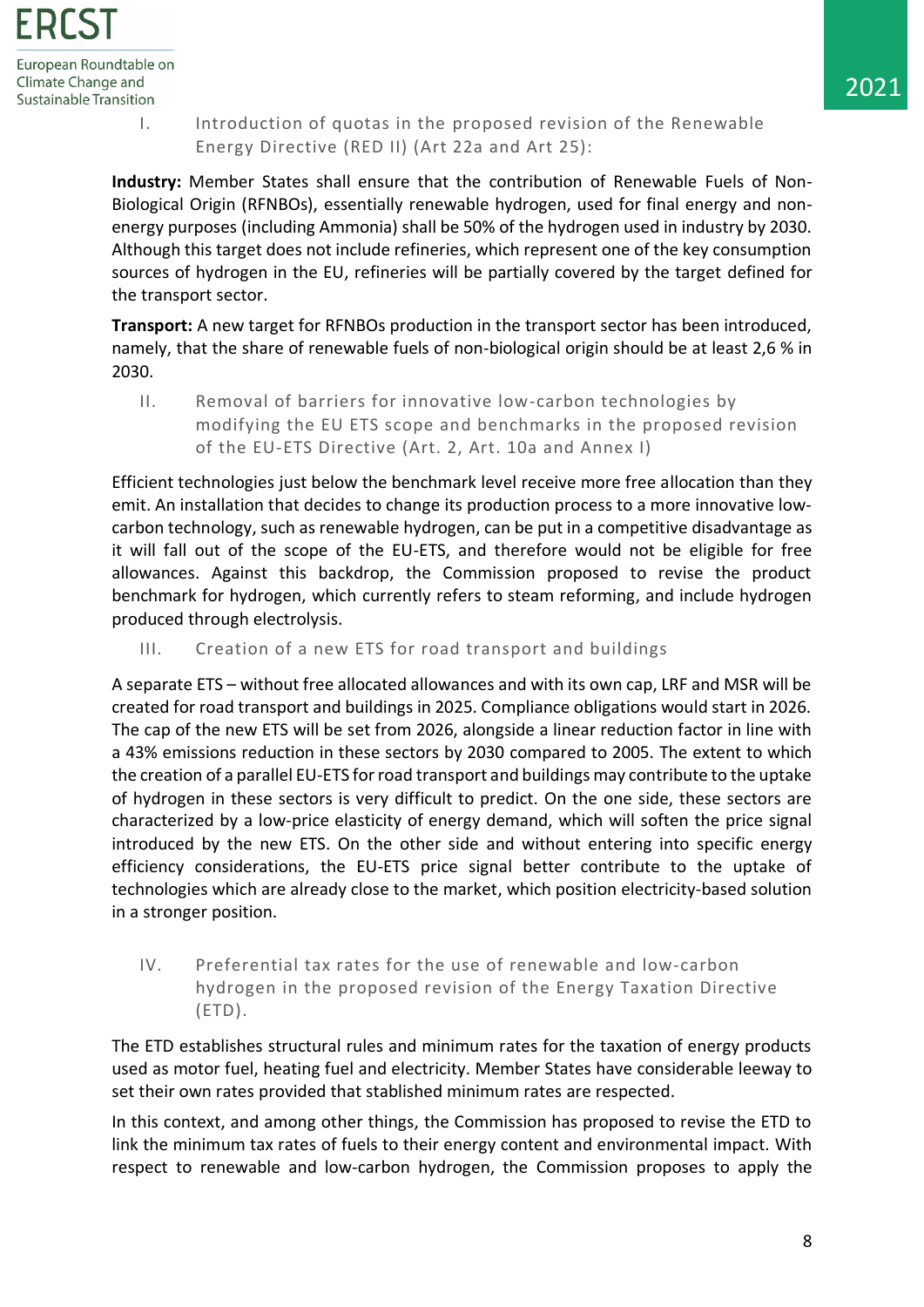> lowest minimum rate of 0.15/GJ to RFNBOs and to low-carbon hydrogen for a transitional period of 10 years.

> Besides that, the Commission proposes to no longer exempt Kerosene used as a fuel in the aviation industry and heavy oil used in the maritime industry from energy taxation for intra-EU voyages, which may also explicitly incentivize the uptake of hydrogen in maritime and aviation.

|                   | <b>Conventional Fossil Fuels (Oil,</b><br>Gas, Petrol)<br>Non-sustainable biofuels | Natural Gas, LPG, NRFNBOs<br>can lead some support for the<br>de-carbonisation |                                                                                          | Sustainable, but not advanced<br><b>biofuels</b> |                |
|-------------------|------------------------------------------------------------------------------------|--------------------------------------------------------------------------------|------------------------------------------------------------------------------------------|--------------------------------------------------|----------------|
|                   | Highest minimum rate                                                               | minimum rate (10 years transitional<br>period)                                 |                                                                                          | minimum rate                                     |                |
| <b>Motor Fuel</b> | <b>Heating</b>                                                                     | <b>Motor Fuel</b>                                                              | <b>Heating</b>                                                                           | <b>Motor Fuel</b>                                | <b>Heating</b> |
| €10.75/GJ         | €0.9/GJ                                                                            | €7.17/GJ                                                                       | €0.6/GJ                                                                                  | €5.38/GJ                                         | €0.45/GJ       |
|                   | Electricity, advanced sustainable biofuels and biogas, RFNBOs,                     |                                                                                | Low-Carbon Hydrogen and related fuels will benefit from the same<br>rate during 10 years |                                                  |                |
|                   | Lowest minimum rate                                                                |                                                                                | Lowest minimum rate                                                                      |                                                  |                |
|                   | €0.15/GJ                                                                           |                                                                                | €0.15/GJ                                                                                 |                                                  |                |

V. Technology neutral incentives in the proposed revision of the Regulation setting  $CO<sub>2</sub>$  emission standards for cars and vans (Article 1).

As mentioned before, the strengthened  $CO<sub>2</sub>$  emission reduction requirements for cars and vans represent a technology neutral way to incentivize the uptake of zero-emissions vehicles. The Commission proposal, as shown in the table blow, puts forward a de-jure ban on the commercialization of internal fossil fuels combustion engines that will to some extent foster the uptake of Fuel cell electric vehicles (FCEV).

According to the European Commission impact assessment, the share of FCEV across the different foreseen scenarios varies between 1,8 % and 9,8 % for cars in 2035 and between 1,3 % and 5,8 % for vans. $7$ 

|      | CO <sub>2</sub> Reduction for cars (%) |                   | CO <sub>2</sub> Reduction for vans (%) |                   |  |
|------|----------------------------------------|-------------------|----------------------------------------|-------------------|--|
|      | Old target                             | <b>New target</b> | <b>Old target</b>                      | <b>New target</b> |  |
| 2025 | 15 %                                   | 15 %              | 15 %                                   | 15 %              |  |
| 2030 | 37,5 %                                 | 55 %              | 31 %                                   | 50 %              |  |
| 2035 |                                        | 100 %             |                                        | 100 %             |  |

#### *c) High-level assessment*

ERCST believes that the previously described regulatory developments would contribute to partially address the issues of scarcity and affordability. All these newly proposed measures should be assessed together with other previous and upcoming key pieces of legislation, such

<sup>&</sup>lt;sup>7</sup> European Commission 2021, Impact Assessment, CO<sub>2</sub> Standards for Cars and Vans amendment proposal (See [more\)](https://ec.europa.eu/info/sites/default/files/amendment-regulation-co2-emission-standards-cars-vans-with-annexes_en.pdf)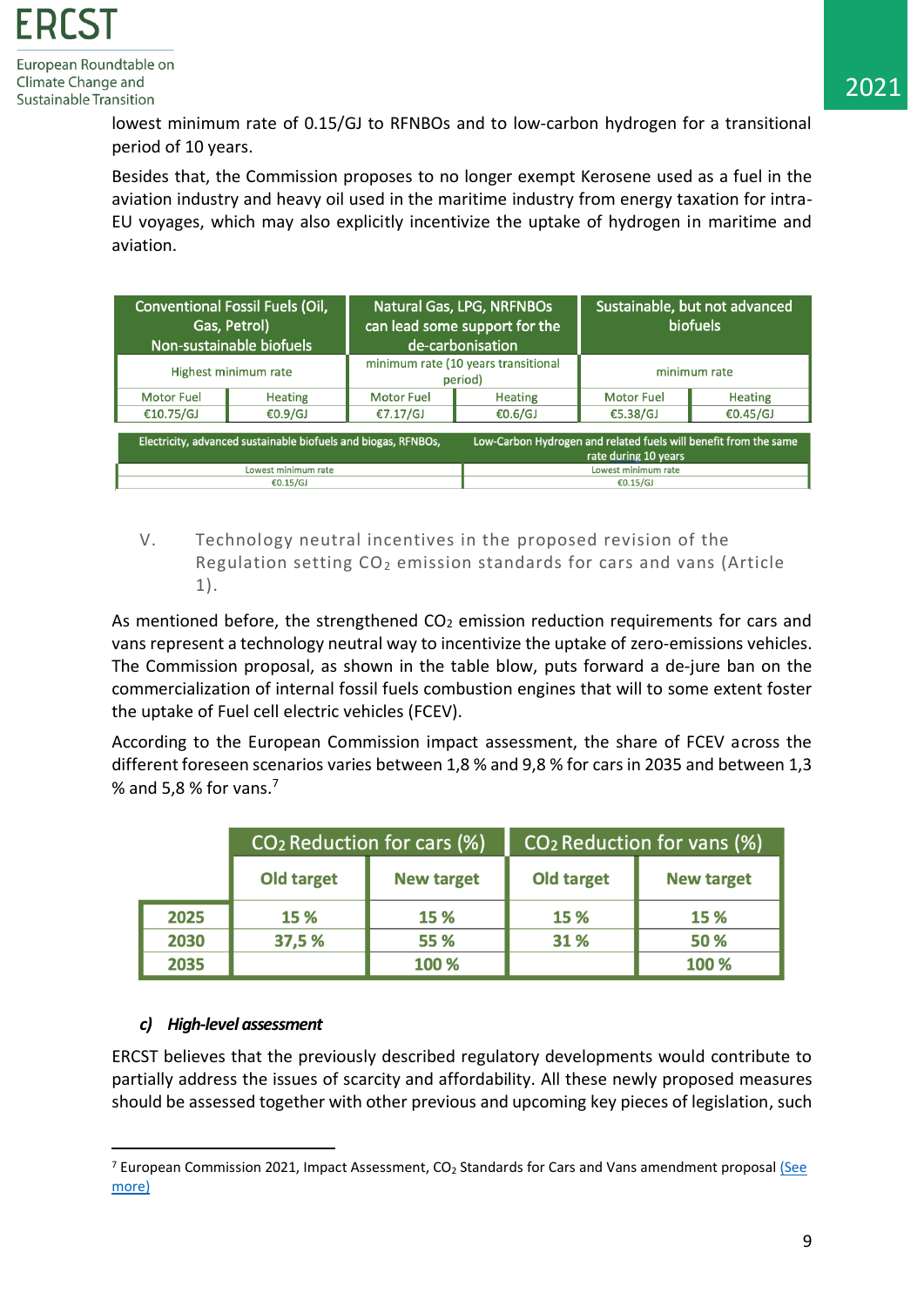> as the EU taxonomy and accompanying delegated acts, the revised state aid guidelines for energy and climate, the hydrogen and decarbonized gas package and the question of additionality that will be covered in a subsequent section of this paper.

> The targets proposed for the industry and transport sectors are aligned with the ambition expressed in the EC hydrogen strategy setting a clear direction of travel. However, stakeholders participating at the previous ERCST roundtable on this topic, have almost unanimously suggested that although targets have been set, more guidance and financial support is needed for its achievement.

# <span id="page-10-0"></span>4.3. Hard to abate vs. other sectors

Another fundamental issue that has been placed at the core of the discussions since the publication of the European Commission hydrogen strategy is the applicability of hydrogen as a decarbonization tool. Namely, whether hydrogen can be considered as a silver bullet, perfectly suited for the decarbonization of most of the EU economy, or if it should rather be seen as a targeted solution for a reduced number of sectors. This section intends to describe the stance taken by the European Commission and the way this is embodied in the initiatives presented on July 14<sup>th</sup>.

#### *a) Options, how the package address thisissue.*

The set of proposals put forward by the European Commission on July 14<sup>th</sup> are aligned with the European Commission strategy focusing on ramping up hydrogen demand in the hard to abate sectors. Additionally, the Commission does not give up on the potential use of hydrogen in other sector of the economy, such as light duty transport or heating, letting the market decide if hydrogen is the right solution for the decarbonization of these sectors.

# *a) High-level assessment*

The introduction of a 50% RFNBOs target in industry set a clear direction of travel, placing EU industry and the hard to abate sectors at the core of the hydrogen use. Based on the successful contribution of the EU-ETS to the decarbonization of the EU power sector, ERCST also recognizes the efforts of the European Commission to leverage carbon pricing in road transport and buildings to decrease emissions. However, it should be recalled that putting a price on carbon gives an incentive to develop innovations that are already close to the market deployment, that is, the EU ETS is designed to primarily stimulate the lowest-cost emission reductions, and therefore is not expected to directly promote longer-term promising technologies such as FCEV and hydrogen boilers. Although a clear direction of travel has been set, ERCST has identified a potential mismatch between the European Commission ambition for 2030 and the feasibility of the proposed targets, which will be difficult to achieve without deploying the right support to new low-carbon technologies and industrial processes. CCfDs and the development of a market for low-carbon products are some of the existing alternatives that should be taken into consideration.

# <span id="page-10-1"></span>4.4. Additionality principle for renewable hydrogen

RED II introduced two main criteria for RFNBOs to be considered 100% renewable, and therefore to be counted towards the renewable transport target. The first one is that the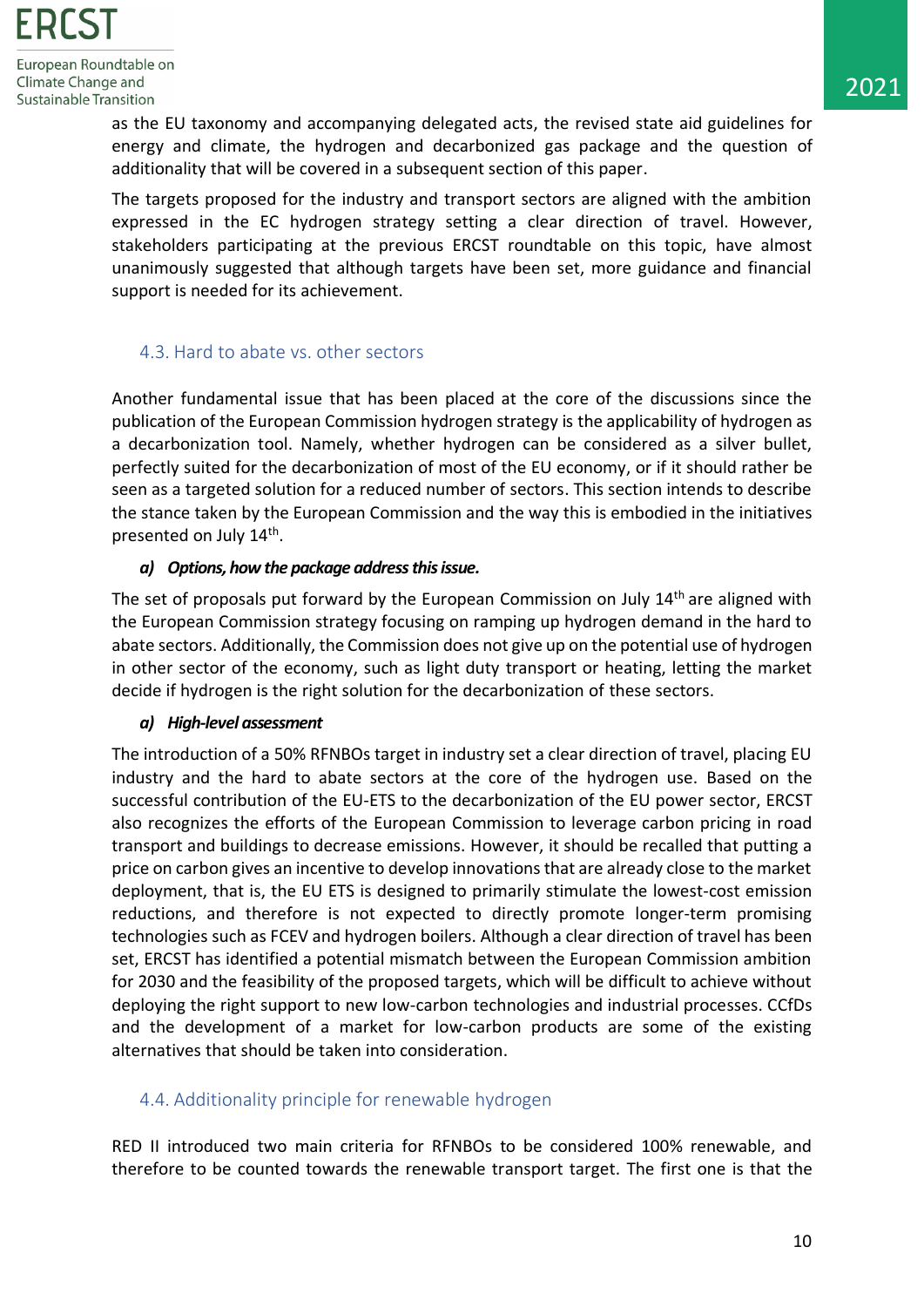> greenhouse gas emissions savings from the use of RFNBOs must be at least 70% in comparison to a fossil fuel comparator. The second one is that the production of RFNBO should incentivize the deployment of new renewable electricity generation capacity (principle of additionality).

> Moreover, RED II also stablishes that a temporal and geographical correlation between the electricity production unit and the electrolyser is required. In short, the additionality principle is a measure intended to ensure that renewable electricity is not re-directed from the power grid, to be used for the decarbonization of other sectors and at the same time aimed at avoiding double subsidizing.

# *b) Options*

In the RED II revision proposal, Article 1(16) amends Article 27(3) REDII to delete the additionality framework for electricity in transport. The Delegated Act on RFNBOs, which is bound to be published soon for consultation, and whose final version will be predictably published together with the revision of the hydrogen and gas package, will set the regulatory framework under which hydrogen, whether local or imported, can be labelled as renewable.

#### *c) High-level assessment*

ERCST believes that the legal definition and delimitation of the concept of additionality will play a key role on both scarcity and affordability. ERCST considers that further information should be provided as to whether such as intervention in the market is justified, as well as regarding the rationale and impacts of such an approach, possibly through an impact assessment.

# <span id="page-11-0"></span>4.5. Infrastructure development

The issue of hydrogen infrastructure is a broad one which encompasses different elements in the transportation, production, storage or refuel market segments. The upcoming revision of the hydrogen and decarbonized gas market package will provide further information on fundamental aspects for hydrogen transportation infrastructure, such as the regulation of pure hydrogen networks, the repurposing of current gas networks, or the blending of natural gas with hydrogen.

This section will focus on the relevant pieces of legislation included in the July 2021 proposal, without undertaking any evaluations of other pieces of legislation proposed before and after the package.

# **a) Options**

In the Proposal for a Regulation on alternative fuel infrastructure, the Commission urges Member States to ensure that a minimum number of publicly accessible hydrogen refueling stations are put in place by December 2030.

This is quite challenging looking at the current situation around Europe where  $H_2$ infrastructure is concentrated in a limited number of Member States. Specifically, 60% of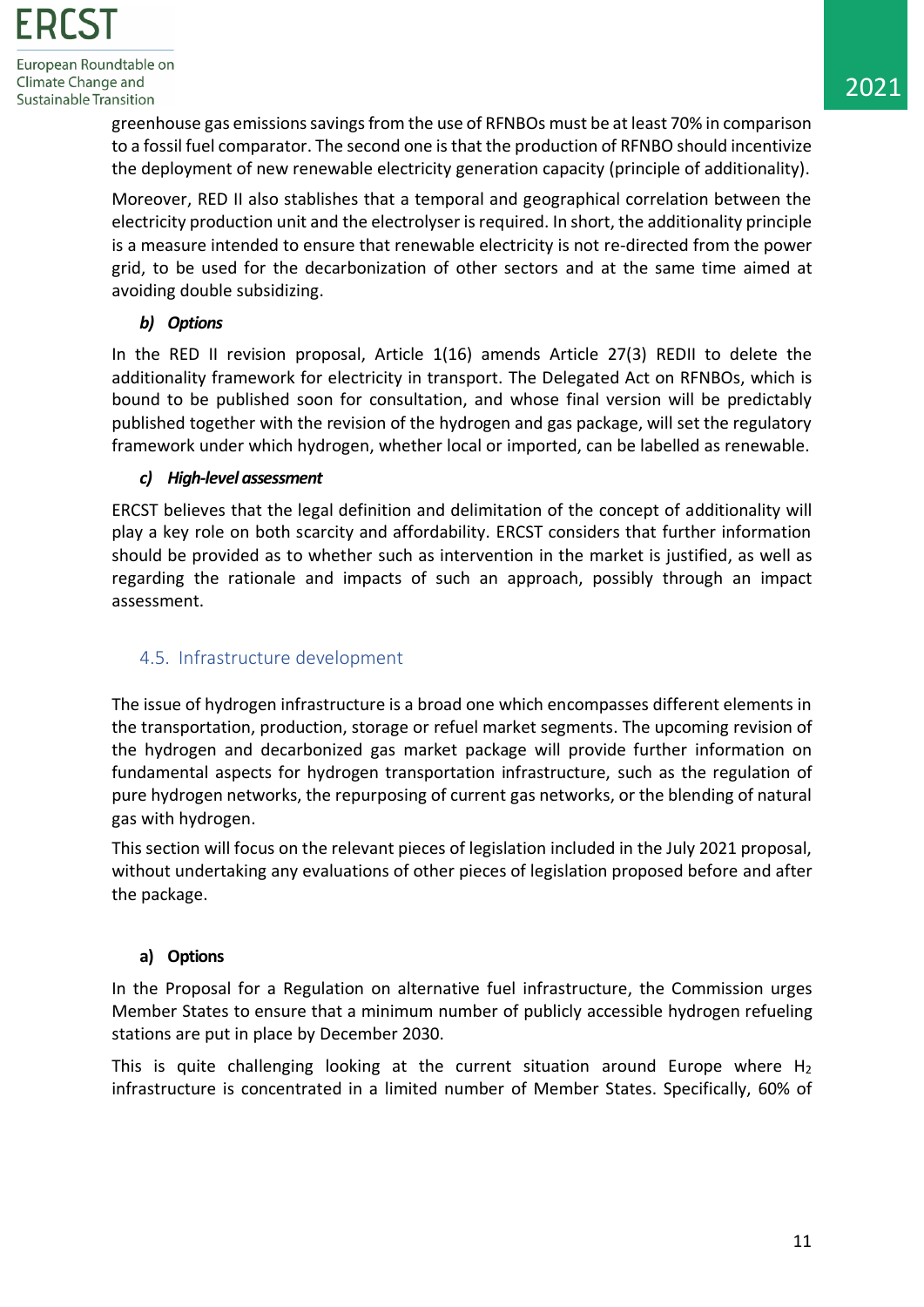> hydrogen refueling stations are in Germany followed by France, just 10 Member States had at least one filling station in operation at the end of 2019.<sup>8</sup>

> In more concrete terms, the Regulation proposed that Member States shall ensure that hydrogen refueling stations are deployed every 150 km along the TEN-T network. Liquid hydrogen shall be made available at publicly accessible refueling stations with a maximum distance of 450 km in-between them. Member States shall also ensure that at least one publicly accessible hydrogen refueling station is deployed in each urban node.

# *b) High-level assessment*

When looking at the relationship between regulation and the hydrogen value chain, the Fit for 55 package first round of publications addressed fundamental questions, mainly covering demand and supply of hydrogen while key regulatory issues for hydrogen transportation and transportation infrastructure have not been covered so far. The hydrogen and decarbonized gas package will shed more light on important regulatory missing pieces of the hydrogen puzzle such as the creation of a definition for low-carbon hydrogen, which is essential to the achievement of the targets enshrined in the Commission strategy, the repurposing of current gas networks to transport hydrogen, the blending of hydrogen with natural gas, the planning of networks and retail markets and the protection of consumers and the security of the energy market.

# <span id="page-12-0"></span>4.6. Incentives

The role that hydrogen will play in the EU decarbonization efforts will increase after 2030, however and as hydrogen deployment at scale cannot be achieved overnight, incentives will play a key role in the implementation of the European Commission hydrogen strategy. A brief description, including ERCST views on the EU-ETS funding mechanisms main novelties included in the Commission proposals are provided below:

#### *I. ETS Funding Mechanisms in the Fit for 55*

The European Commission has proposed that member states must use 100% auction revenues for climate-related purposes, including low-income households' sustainable renovation. This would be a significant increase from both the current requirement to spend at least 50% on these purposes, and the 78% average expenditure that countries have recorded since 2013.

**EU-ETS innovation Fund:** Under the Commission proposal, the size of the Innovation Fund would increase. 50 mln allowances are added to the Fund. Additional 150 mln allowances would come from the separate EU ETS for road transport and buildings. Moreover, the proposal also establishes that free allocation no longer provided to CBAM sectors will be auctioned, with revenue accruing to the Innovation Fund. ERCST welcomes the increased funding and extended scope of the innovation fund but notes this may be proved not enough in the face of the huge decarbonisation challenge ahead. ERCST also supports a technology neutral approach vis a vis the implementation of art. 10  $(g)$  where the focus should be set in

<sup>8</sup> European Commission 2021, Impact assessment accompanying the Proposal for a Regulation on the deployment of alternative fuels infrastructure. [\(See more\)](https://ec.europa.eu/info/strategy/priorities-2019-2024/european-green-deal/delivering-european-green-deal_en)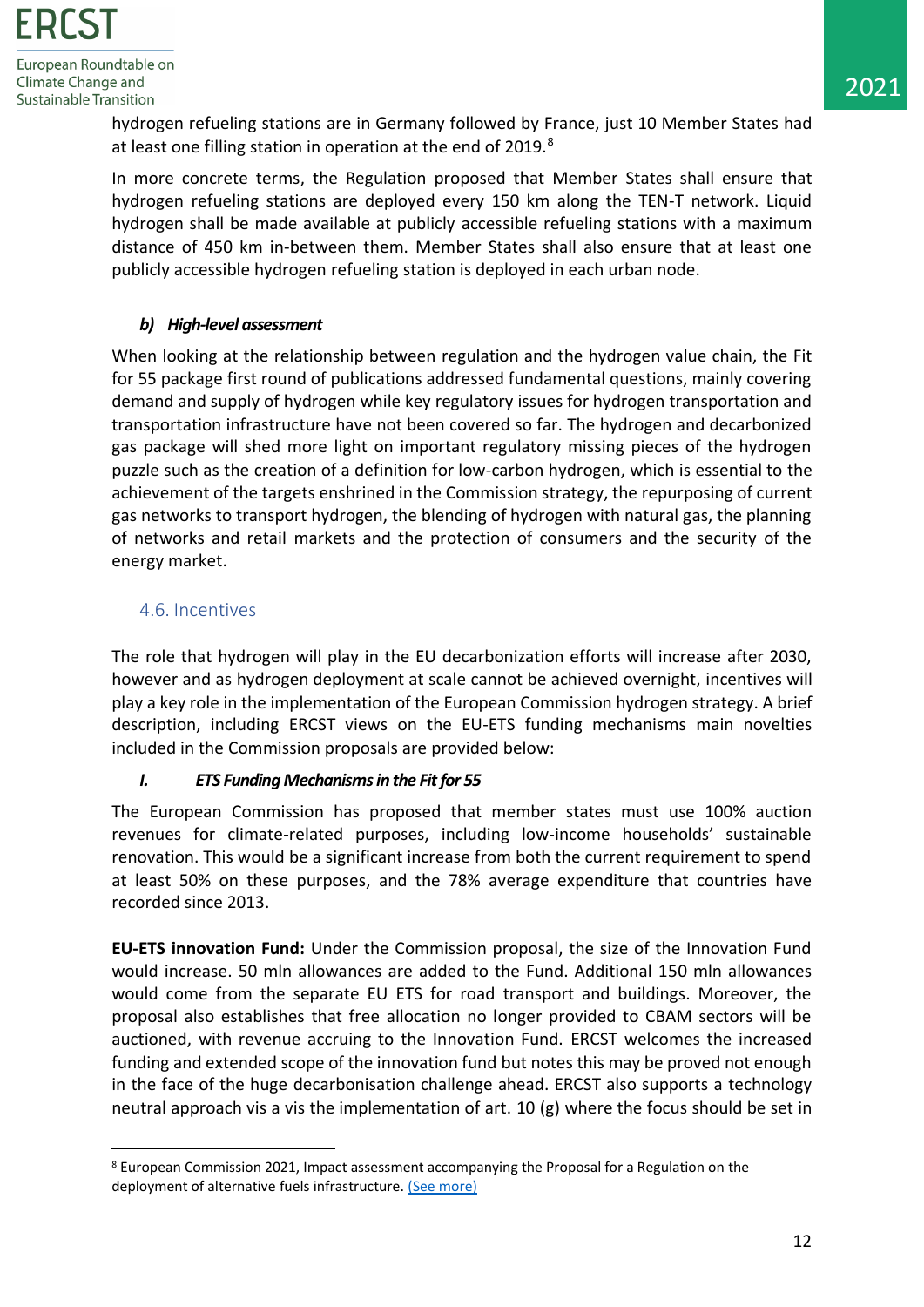> emission reduction thresholds. ERCST also welcomes the explicit support of art. 10 (g) to CCU and CCS stressing the key role this technology is called to play in a climate neutral EU.

> **EU-ETS innovation Fund and Carbon Contracts for Difference (CCfD):** Carbon Contracts for difference (CCfDs) have been discussed as one of the most promising options for the decarbonization of certain parts of the EU Industry. However, key questions regarding the suitability and implementation of this instrument remain unanswered. Among these questions, a relevant one is whether CCfDs should be designed as a targeted instrument, to be applied as a tool to foster innovation in specific sectors or industries or if otherwise will be designed as a broader tool, to encourage the transformation of entire sectors or industries.

> As part of the Fit for 55 package the European Commission proposed specific amendments to the Innovation Fund. Concretely, in the revision of the EU-ETS Directive presented on July 14th the Commission proposed to extend the scope of the Innovation Fund allowing it to provide support, through competitive tendering mechanisms such as CCfDs, whereby up to 100% of the relevant costs of the projects may be supported.

> There is a broad consensus in the EU to speed up decarbonization and reinforce the system through which carbon pricing delivers the biggest chunk of emission reductions. Certain lowcarbon technologies require a high carbon price and currently EU ETS prices are not yet high enough to trigger this switch in hard-to-abate sectors. This can be partially explained by the fact that the ETS price signal first gives an incentive to deploy solutions that are already close to the market or undergo certain fuel-switching. The EU ETS is designed to stimulate the lowest-cost emission reductions first, and its price signal therefore is less likely to directly support pre-commercial demonstration of promising technologies.

> Even though carbon prices are not high enough, this should not necessarily translate in public coffers shouldering an undefined financial burden for an indetermined period. This risks to translate into an increase of Member States intervention in markets and even more worryingly into a transfer of risk from industry to Member States. Apart from that, the impact that such an instrument may have on the EU-ETS is not clear and enquired enough, which should serve as a caveat against a rushed implementation.

> ERCST is also of two minds on this instrument. It recognizes the realities and the direction of travel that is currently in place with respect to decarbonization and the need for support for industry, if we want to decarbonize and not deindustrialize. Many stakeholders see CCfDs as a good way to incentivize industrial decarbonization after the significant amount of resources that the power sector was provided to decarbonize.

> On the other hand, it seems that we have put in place a market in the EU ETS whose aim is high prices. Logically we should hope not for high prices but for funding ways to achieve low prices. Markets are supposed to provide the most efficient way to meet a scarcity and aiming for increasing prices does not seem to fit the bill.

> This is a contradiction that needs to be highlighted and reflected upon. It will need to be addressed at a minimum in the design of CCfDs, including its scope and its timing.

> Within this framework it is relevant to consider that, according to the UK Government Low Carbon Hydrogen Business Model consultation, CCfD are not the preferred option so far, to